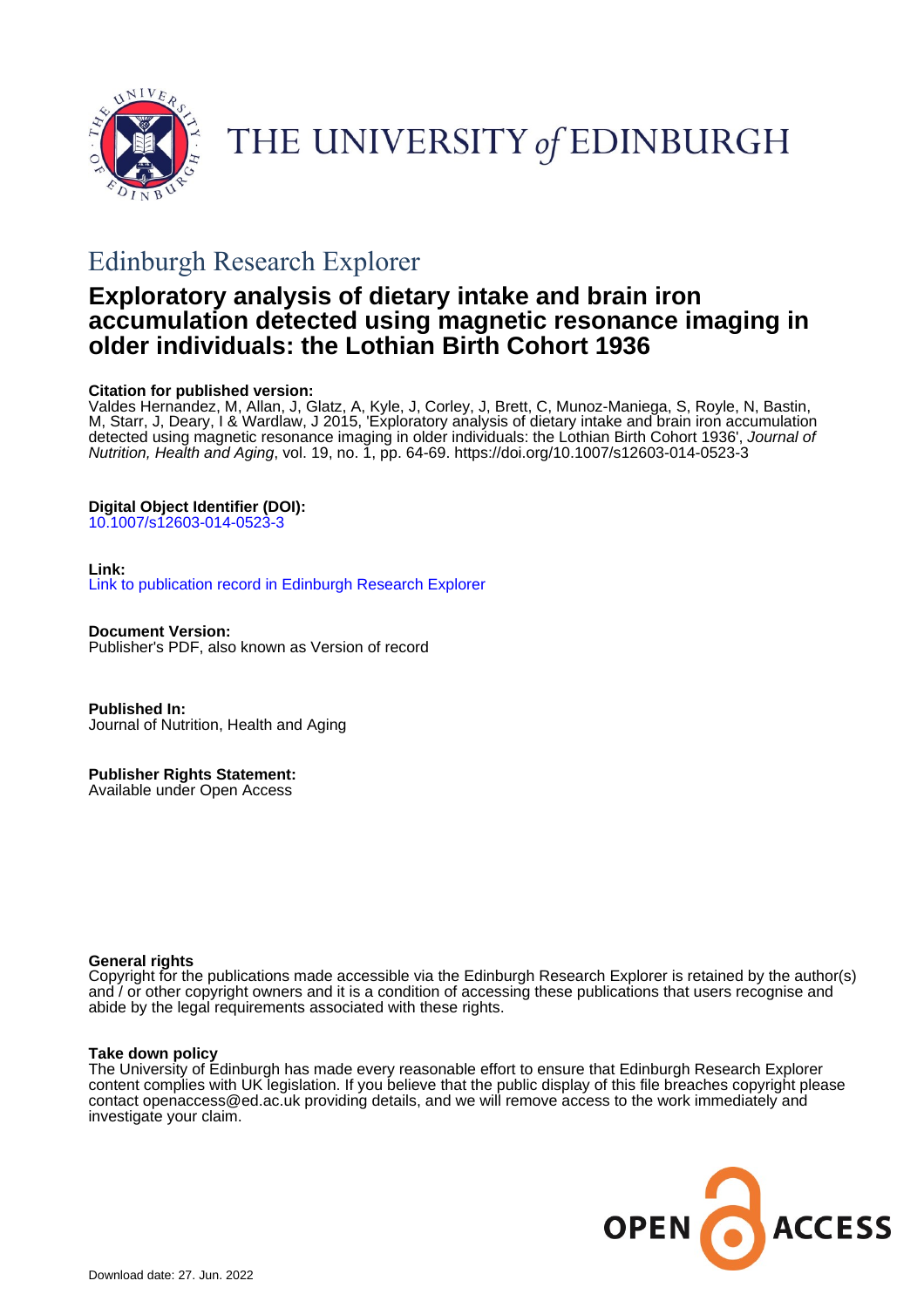# **EXPLORATORY ANALYSIS OF DIETARY INTAKE AND BRAIN IRON ACCUMULATION DETECTED USING MAGNETIC RESONANCE IMAGING IN OLDER INDIVIDUALS: THE LOTHIAN BIRTH COHORT 1936**

# M. DEL C. VALDES HERNANDEZ<sup>1,2</sup>, J. ALLAN<sup>3</sup>, A. GLATZ<sup>1</sup>, J. KYLE<sup>4</sup>, J. CORLEY<sup>5</sup>, C.E. BRETT<sup>5</sup>, S. MUNOZ MANIEGA'<sup>12</sup>, N.A. ROYLE'<sup>12</sup>, M.E. BASTIN'<sup>12</sup>, J.M. STARR<sup>6</sup>, I.J. DEARY<sup>25</sup>, J.M. WARDLAW'<sup>12</sup>

1. Brain Research Imaging Centre, Division of Neuroimaging Sciences, University of Edinburgh, Edinburgh, UK; 2. Centre for Cognitive Ageing and Cognitive Epidemiology, Edinburgh, UK; 3. Health Psychology, Division of Applied Health Sciences, University of Aberdeen, Aberdeen, UK; 4. Public Health Nutrition, Division of Applied Health Sciences, University of Aberdeen, Aberdeen, UK; 5. Department of Psychology, University of Edinburgh, Edinburgh, UK; 6. Department of Geriatric Medicine, University of Edinburgh, Edinburgh, UK. Corresponding author: Dr. Maria C. Valdés Hernández, Brain Research Imaging Centre, Department of Neuroimaging Sciences, University of Edinburgh, Western General Hospital, Crewe Road, Edinburgh EH4 2XU, UK. Telephone: +44-131-537-3093, Fax: +44-131-332-5150, E-mail: mvhernan@staffmail.ed.ac.uk

**Abstract:** *Context:* Brain Iron Deposits (IDs) are associated with neurodegenerative diseases and impaired cognitive function in later life, but their cause is unknown. Animal studies have found evidence of relationships between dietary iron, calorie and cholesterol intake and brain iron accumulation. *Objectives:* To investigate the relationship between iron, calorie, and cholesterol intake, blood indicators of iron status, and brain IDs in humans. *Design, Setting and Participants:* Cohort of 1063 community-dwelling older individuals born in 1936 (mean age 72.7years, SD=0.7) with dietary information, results from blood sample analyses and brain imaging data contemporaneously in old age. *Measurements:* Magnetic Resonance Imaging was used to assess regional volumes of brain IDs in basal ganglia, brainstem, white matter, thalamus, and cortex/border with the corticomedullary junction, using a fully automatic assessment procedure followed by individual checking/correction where necessary. Haemoglobin, red cell count, haematocrit, mean cell volume, ferritin and transferrin were obtained from blood samples and typical daily intake of iron, calories, and cholesterol were calculated from a validated food-frequency questionnaire. *Results:* Overall, 72.8% of the sample that had valid MRI (n=676) had brain IDs. The median total volume of IDs was 40mm3, inter-quartile range (IQR)=196. Basal ganglia IDs (median=35, IQR=159.5 mm3), were found in 70.6% of the sample. IDs in the brainstem were found in 12.9% of the sample, in the cortex in 1.9%, in the white matter in 6.1% and in the thalamus in 1.0%. The median daily intake of calories was 1808.5kcal (IQR=738.5), of cholesterol was 258.5mg (IQR=126.2) and of total iron was 11.7mg (IQR=5). Iron, calorie or cholesterol intake were not directly associated with brain IDs. However, caloric intake was associated with ferritin, an iron storage protein (p=0.01). *Conclusion:* Our results suggest that overall caloric, iron and cholesterol intake are not associated with IDs in brains of healthy older individuals but caloric intake could be associated with iron storage. Further work is required to corroborate our findings on other samples and investigate the underlying mechanisms of brain iron accumulation.

**Key words:** Iron, MRI, ageing, diet, cholesterol, calorie.

#### **Introduction**

There is increasing evidence that iron is involved in neurodegenerative diseases, and that as the brain ages, iron accumulates in regions linked to diseases like Parkinson's and Alzheimer's (1). Iron deposition load, mainly in the basal ganglia region, is negatively associated with general intelligence in healthy older adults (2). However, little is known about the mechanisms that lead to the formation of these brain iron deposits (IDs). Increased iron concentrations in the brain may result from the altered vascularisation that occurs during normal ageing, which is accentuated in neurodegenerative diseases (3-5, 6). Alternatively, iron accumulation may be related to the blood-brain barrier failure, with normal or pathological aging (1).

Animal studies have shown that short-term iron deprivation can be followed by persistent deficiency of non-haem brain iron (7) whereas excess dietary iron causes an increase in brain iron levels (8, 9). Dietary iron, however, is not the only dietary factor that has been associated with brain iron accumulation. Diets containing high levels of vitamins C, E, B6 and B12, folate, unsaturated fatty acids, and fish oils (diets that are likely to limit the absorption of non-heme iron) are related to a reduction in the risk of Alzheimer's: a disease reported to be associated with elevated levels of brain iron (10). Rhesus monkeys fed a calorie restricted (but nutritionally equivalent to control) diet in middle age had significantly reduced brain iron accumulation in old age relative to animals fed a standard diet (11) and a study in rats (12) also yielded similar results. Similarly, rabbits fed a diet high in cholesterol experienced increased deposition of brain iron (13).

To date, there have been no large studies of the relationship between dietary iron, calorie and cholesterol intake and brain iron deposition in humans. In the present study, we explore the relationship between dietary iron, calorie, and cholesterol intake, blood indicators of iron status, and brain iron accumulation in a large, age-homogeneous group of community-dwelling older adults. We hypothesised that (a) dietary iron would be directly associated with haematological markers of iron and iron accumulation in the brain, and that (b)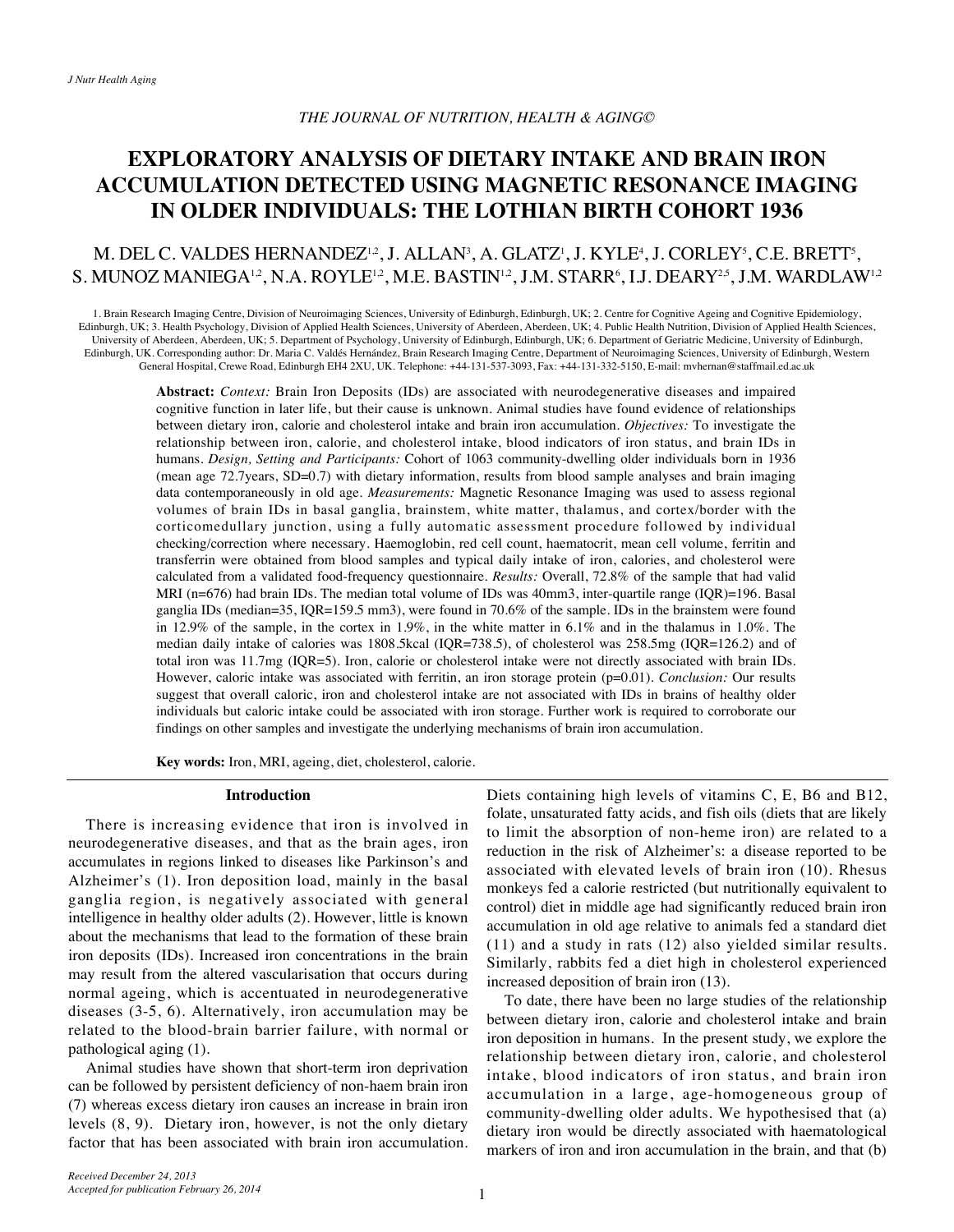in line with animal studies, calorie/cholesterol intake would be associated with brain iron accumulation.

### **Materials and Methods**

#### *Participants*

Study participants came from the Lothian Birth Cohort 1936 (LBC1936), which comprises community-dwelling older adults, most of whom participated in the Scottish Mental Survey as children in 1947 (14). Details of the full cohort test protocol are given elsewhere (14). In brief, 1091 individuals with an average age of 69.5 (SD=0.8) years enrolled the first data collection wave between 2004 and 2007, which involved completing cognitive tests, and providing personality, demographic, health, lifestyle, dietary information and blood samples. At a second wave, about three years later, 866 participants (mean age 72.7 years, SD 0.7 years) repeated almost all assessments from wave 1 with the exception of the dietary questionnaire, and a subgroup (n=700) had an MRI brain scan. Written informed consent was obtained from all participants under protocols approved by the Lothian (REC 07/MRE00/58) and Scottish Multicentre (MREC/01/0/56) Research Ethics Committees.

### *Magnetic Resonance Imaging (MRI) scans*

MRI data were acquired using a 1.5T GE Signa Horizon HDxt clinical scanner (General Electric, Milwaukee, WI, USA) using a self-shielding gradient set with maximum gradient of 33 mT/m, and an 8-channel phased-array head coil. The imaging protocol is fully described elsewhere (15). Mineral deposits predominantly of iron content (IDs) were assessed using coregistered T1- and T2\*-weighted MR volumes (16) on 676 valid and high quality imaging datasets, obtained from the 700 participants who initiated the brain MRI scanning session in wave 2. The segmentation of the basal ganglia IDs was done using a fully automated procedure (17), and checked/manually edited by an experienced analyst where required. IDs in the brainstem, white matter, thalamus and cortex/border with the corticomedullary junction were separately identified, extracted and quantified manually by the same expert using a validated technique (2, 18). ID measurements were corrected for intracranial volume and brain tissue volume to control for head and brain size respectively using procedures described in detail elsewhere (2, 15)

#### *Haematological parameters*

Four hematologic measures commonly used to assess iron status were obtained at each testing wave: haemoglobin, red cell count, haematocrit (volume % of red cells in blood) and mean cell volume out from blood samples processed fully automatically using the haematology analyser Sysmex XE-5000 (https://www.sysmex.com/US/en/Products/Hematology/XESeri es/Pages/XE-5000-Hematology-Analyzer.aspx). Two molecules that intervene in the storage and transport of nonheme iron were assessed at wave 2 and used to validate the possible path iron in blood**→**brain iron accumulation. These were: ferritin (a storage protein) and transferrin (a metalloprotein). From 1091 individuals who enrolled the study, 1062 provided blood samples in wave 1 (7 withdrawals and 22 deaths), and 825 in wave 2. The main causes for withdrawal at wave 2 were death (19), lost contact (20), health reasons (64), dementia (7), care roles (13) and lack of time (17).

#### *Diet*

Typical daily intake of iron, calories, and cholesterol were calculated from responses to the Scottish Collaborative Group Food Frequency Questionnaire (SCG-FFQ) administered at wave 1. The SCG FFQ is a self-report instrument, validated for use with older adults (19), which asks about typical consumption of 175 foods and drinks grouped into 19 categories, plus foods and drinks not listed in the main questionnaire and dietary supplements. Respondents rate the frequency of consumption of standard portions of each food over the last 2-3 months (rarely/never, 1-3 per month, 1 per week, 2-3 per week, 4-6 per week, 1 per day, 2-3 per day, 4-6 per day or 7+ per day) and responses are used to estimate typical micro and macro nutrient intakes. All study participants (n=1091) were asked to complete the SCG FFQ at home and return it by post. Of these, 98 were not returned, 26 were returned blank, and 39 had more than 10 missing items and were, therefore, excluded from the analyses.

#### *Demographics*

Gender and age at each data collection wave were used as covariates in all analyses.

#### *Statistical analysis*

Mann-Whitney U tests (from PASW Statistics 18) were used to determine whether the distributions of the haematological and imaging variables significantly differed between sexes or not. All blood iron-related parameters (haemoglobin, haematocrit ratio, mean cell volume and red cell count) were significantly higher in men than women (p<0.001). IDs in the brainstem (p=0.001) were different for men and women: on average, men had twice the volume of insoluble iron deposited in the brainstem and four times the volume of iron deposition in the cortex/corticomedullary junction than women. Therefore, all tests were adjusted for gender, in addition to age in days at the time of each test. We applied robust univariate linear regression using iteratively reweighted least squares with a bisquare weighting function ("robustfit" function from MATLAB 12.0 Statistical Toolbox) to explore the associations between:

- a) Daily dietary intake (wave 1) and brain IDs (wave 2)
- b) Daily dietary intake and blood parameters (obtained at both waves)
- c) Brain IDs and blood parameters (both obtained at wave 2)
- d) Blood parameters at waves 1 and 2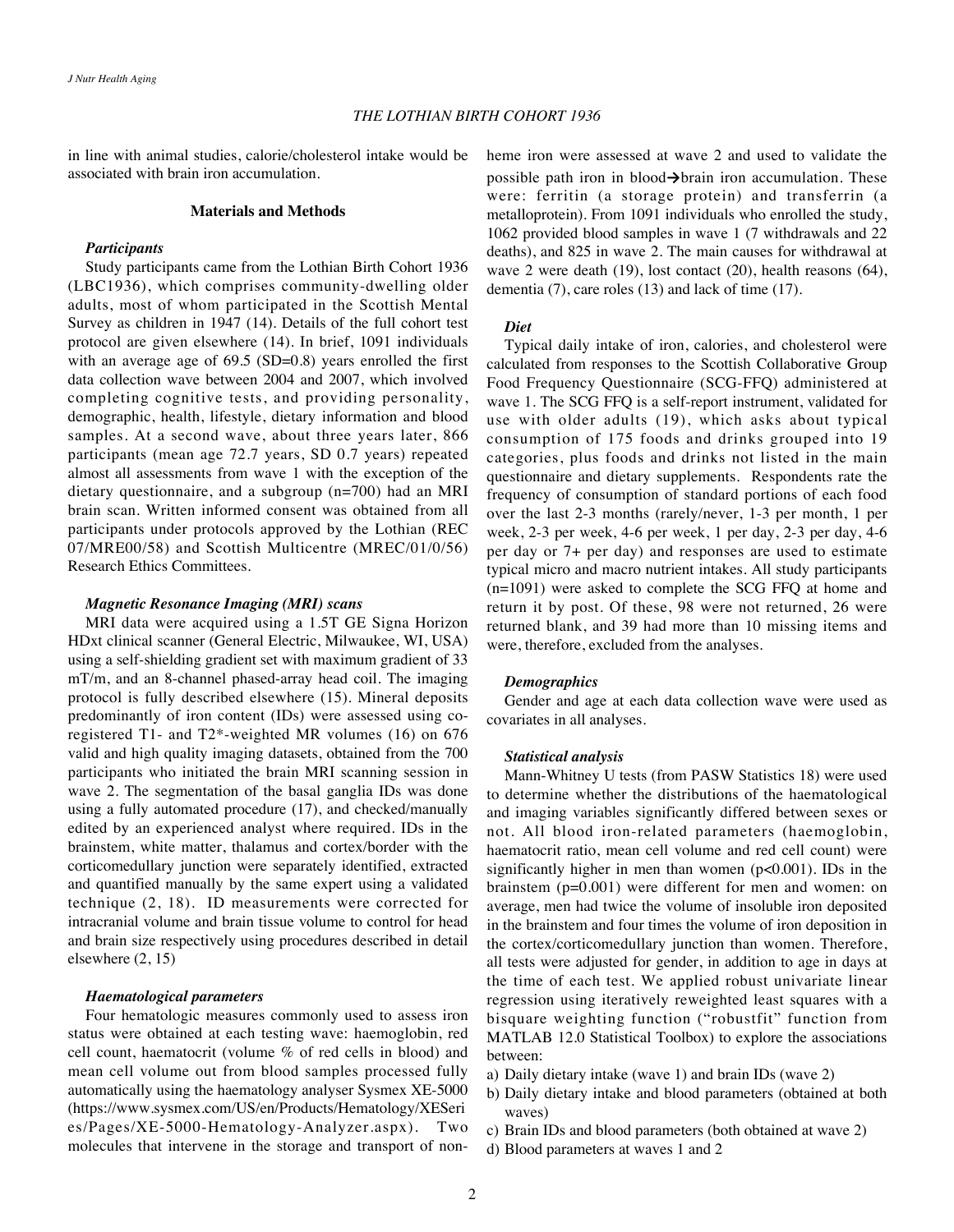### *THE JOURNAL OF NUTRITION, HEALTH & AGING©*

Missing Value Analysis revealed patterns of missing data were random.

#### **Results**

#### *Sample characteristics*

Overall, from the subsample that underwent MRI, 72.8% of the sample (62% of the total sample) had detectable IDs (Figure 1) with a median volume of 40 mm3 (IQR=196 mm3), which represents 0.003% of the mean intracranial volume. Basal ganglia IDs were most common (70.6% of the sample, median volume=35 mm3, IQR=159.5 mm3) followed by IDs in the brainstem (12.9% of the sample). IDs in the white matter  $(6.1\%)$ , in the cortex/corticomedullary junction  $(1.9\%)$  and in the thalamus (1.0%) were identified as micro-/macro haemorrhages with only two participants presenting mild superficial siderosis. The maximum volume of IDs in the basal ganglia (2768 mm3), cortex (440 mm3), white matter (1404 mm3) and thalamus (116 mm3) corresponded to previous haemorrhages in these regions, unlike in the brain stem (748 mm3) in which the smooth appearance of the IDs in its nuclei does not suggest their being caused by a single haemorrhagic episode. The main dietary sources of iron intake in this cohort are: bread and breakfast cereals (33%), meat and meat products (10%), and savoury foods and soups (9%). A summary of the rest of the variables involved in the analyses appears in Table 1.

### *Associations between brain iron deposition and dietary intake*

In this healthy ageing sample, brain IDs were not significantly associated with dietary iron intake, calorie or cholesterol intake after adjusting for age and gender (Table 2). This result was not different when the analysis was performed only including participants that had visible IDs on MRI.

**Figure 1** Probability distribution of the brain iron deposits in the basal ganglia



## *Associations between dietary intake and blood iron parameters*

Red cell count was modestly and positively associated with calorie intake ( $p= 0.03$  and 0.02 for waves 1 and 2 respectively). Mean cell volume was, on the contrary, negatively associated with calorie intake (p=0.05 and 0.02 for waves 1 and 2 respectively). Ferritin was also negatively associated with calorie intake  $(p= 0.01)$ . There were no significant associations between any of the dietary markers evaluated and haemoglobin or haematocrit levels (Table 2).

| Table 1                                                         |
|-----------------------------------------------------------------|
| Descriptive statistics of the parameters assessed in the sample |

| <b>Variable</b>                                              | Sample size     | Median (IOR) for men | Median (IQR) for women |
|--------------------------------------------------------------|-----------------|----------------------|------------------------|
|                                                              |                 |                      |                        |
| Haemoglobin (130-180 g/L) - Wave 1                           | $1063(536$ men) | 152(16)              | 139 (12)               |
| Red cell count (4.5-6.5 1012/L) - Wave 1                     | $1062(535$ men) | 4.78(0.52)           | 4.44(0.44)             |
| Haematocrit (0.40-0.54 ratio) - Wave 1                       | $1062(535$ men) | 0.44(0.05)           | 0.40(0.04)             |
| Mean cell volume $(78.0\n-98.0)$ fL $)$ - Wave 1             | $1062(535$ men) | 91.90(5.10)          | 90.50(5)               |
| Daily iron intake (mg)                                       | 928 (450 men)   | 12.23(5.23)          | 11.47(5.14)            |
| Daily energy intake (Kcal)                                   | 928 (450 men)   | 1924 (755)           | 1677.50 (717)          |
| Daily cholesterol intake (mg)                                | 928 (450 men)   | 280.50 (155)         | 245.5(116)             |
| Haemoglobin $(130-180 \text{ g/L})$ - Wave 2                 | 825 (429 men)   | 146(18)              | 136(13)                |
| Red cell count (4.5-6.5 1012/L) - Wave 2                     | 824 (428 men)   | 4.57(0.58)           | 4.30(0.48)             |
| Haematocrit (0.40-0.54 ratio) - Wave 2                       | 824 (428 men)   | 0.42(0.05)           | 0.39(0.04)             |
| Mean cell volume (78.0-98.0 fL) - Wave 2                     | 824 (428 men)   | 91.40 (5.70)         | 90.30(5.10)            |
| Ferritin $(20-300)$ ug/L) – Wave 2                           | $652(325$ men)  | 101 (142.50)         | 74 (89)                |
| Transferrin Sat $(\%)-$ Wave 2                               | 665 (331 men)   | 29(13)               | 25(66)                 |
| Volume of iron deposits in intracranial volume $(x10^3)$ (%) | 676 (357 men)   | 2.87(12.99)          | 2.62(13.30)            |
| Total volume of iron deposits (mm <sup>3</sup> )             | 676 (357 men)   | 46(203)              | 32 (176)               |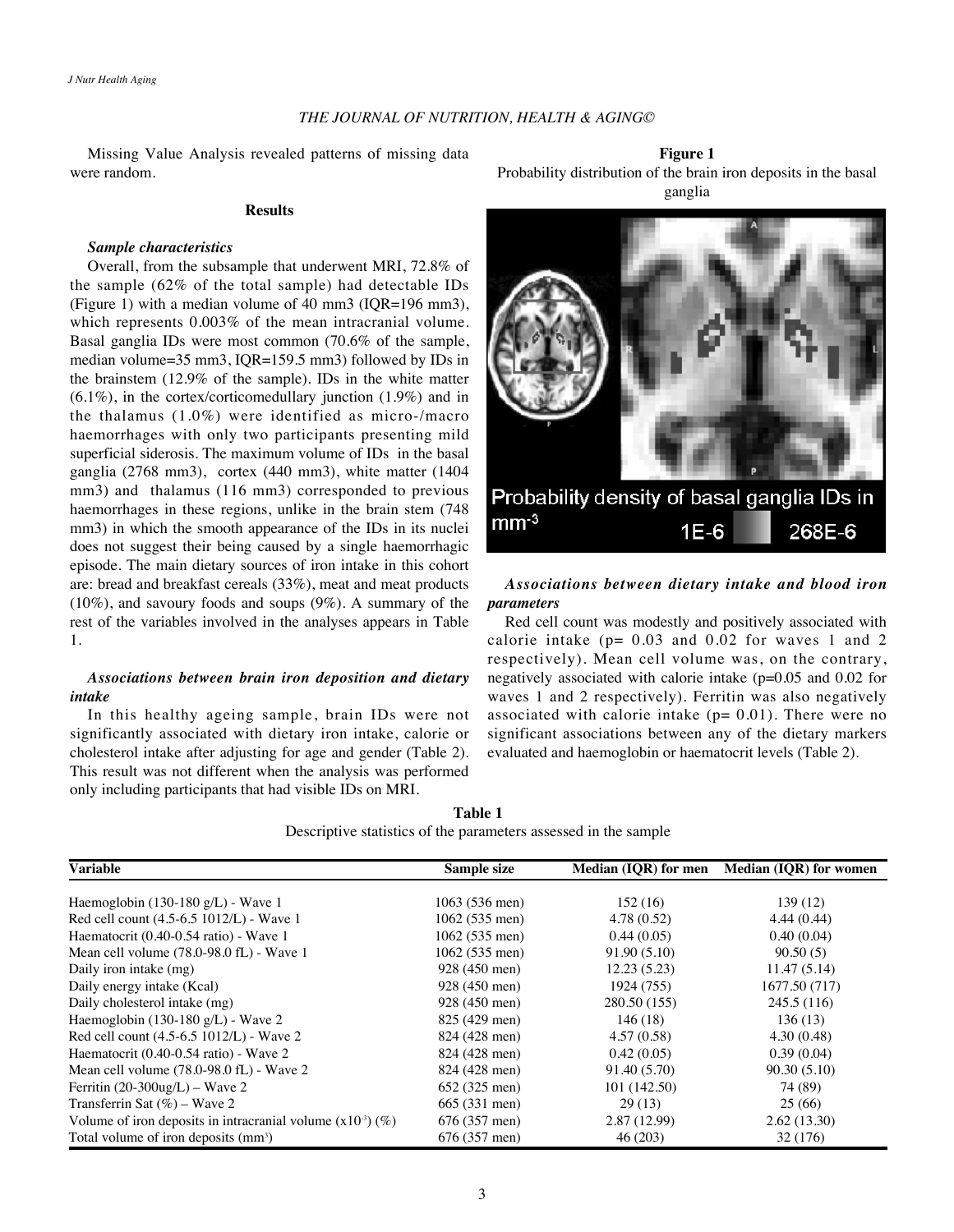### *THE LOTHIAN BIRTH COHORT 1936*

#### **Table 2**

Results of the robust univariate regression analyses. Age and gender were used as covariates. Given: non-standardised β (standard error, p-value)

|                              | Daily iron                   | Daily energy                  | Daily cholesterol             | Haemoglobin               | Red cell count            | <b>Haematocrit</b>              | Mean cell                       |
|------------------------------|------------------------------|-------------------------------|-------------------------------|---------------------------|---------------------------|---------------------------------|---------------------------------|
|                              | intake (mg)                  | intake (Kcal)                 | intake (mg)                   | 130-180 $g/L$ -<br>Wave 2 | 4.5-6.5 1012/L-<br>Wave 2 | $0.40 - 0.54$ ratio -<br>Wave 2 | volume 78.0-98.0 fL<br>- Wave 2 |
| Haemoglobin                  | 0.008                        | $7.06 \times 10^{-6}$         | $2.19 \times 10-4$            | 0.77                      |                           |                                 |                                 |
| 130-180 g/L - Wave 1         | (0.08, 0.91)                 | $(5.38 \times 10-4, 0.99)$    | (0.003, 0.94)                 | (0.02, <0.001)            |                           |                                 |                                 |
| Red cell count               | 0.003                        | $3.90 \times 10-5$            | $1.20 \times 10-4$            |                           | 0.84)                     |                                 |                                 |
| 4.5-6.5 1012/L - Wave 1      | (0.003, 0.19)                | $(1.81 \times 10^{-5}, 0.03)$ | $(1.03 \times 10{-4}, 0.24)$  |                           | (0.02, < 0.001            |                                 |                                 |
| Haematocrit                  | $9.86 \times 10-5$           | $1.20 \times 10^{-6}$         | $7.18 \times 10^{-6}$         |                           |                           | 0.77                            |                                 |
| 0.40-0.54 ratio - Wave 1     | $(2.23 \times 10{-4}, 0.69)$ | $(1.55 \times 10^{-6}, 0.44)$ | $(8.68 \times 10^{-6}, 0.39)$ |                           |                           | (0.02, < 0.001)                 |                                 |
| Mean cell volume             | $-0.03$                      | $-3.77 \times 10 - 4$         | $-0.001$                      |                           |                           |                                 | 0.97                            |
| 78.0-98.0 fL - Wave 1        | (0.03, 0.30)                 | $(1.96 \times 10{-4}, 0.054)$ | (0.001, 0.24)                 |                           |                           |                                 | (0.01, < 0.001)                 |
| Ferritin 20-300ug/L -        | $-1.37$                      | $-0.01$                       | $-0.03(0.03, 0.33)$           | 1.53                      | 4.63                      | 429.61                          | 4.35                            |
| Wave 2                       | (0.78, 0.08)                 | (0.005, 0.01)                 |                               | (0.24, <0.001)            | (7.57, 0.54)              | (87.68, <0.001)                 | (0.63, <0.001)                  |
| Transferrin Sat % - Wave 2   | 0.13                         | $-8.70 \times 10-5$           | $-0.003$                      | 0.21                      | 0.19                      | 60.99                           | 0.74,                           |
|                              | (0.09, 0.16)                 | $(6.41 \times 10{-4}, 0.89)$  | (0.003, 0.46)                 | (0.03, <0.001)            | (0.82, 0.81)              | (9.79, < 0.001)                 | (0.07, < 0.001)                 |
| Total volume of IDs (mm3)    | $-0.09$                      | $5.13 \times 10-4$            | 0.02                          | 0.04                      | $-8.18$                   | $-8.42$                         | 1.36                            |
|                              | (0.82, 0.91)                 | (0.006, 0.93)                 | (0.03, 0.47)                  | (0.30, 0.89)              | (8.76, 0.35)              | (105.39, 0.94)                  | (0.78, 0.08)                    |
| Percentage ID volume         | $-0.01$                      | $-5.33 \times 10-6$           | $9.56 \times 10-4$            | 0.002                     | $-0.51$                   | $-0.25$                         | 0.09                            |
| in ICV $(x 103)$             | (0.05, 0.81)                 | $(3.86 \times 10{-4}, 0.99)$  | (0.002, 0.62)                 | (0.02, 0.91)              | (0.58, 0.38)              | (6.84, 0.97)                    | (0.05, 0.07)                    |
| Haemoglobin                  | 0.12                         | $6.37 \times 10-4$            | 5.32 x 10-4                   |                           |                           |                                 |                                 |
| 130-180 g/L - Wave 2         | (0.10, 0.23)                 | $(7.10 \times 10{-4}, 0.37)$  | (0.004, 0.89)                 |                           |                           |                                 |                                 |
| Red cell count               | 0.006                        | $5.35 \times 10-5$            | $1.27 \times 10-4$            |                           |                           |                                 |                                 |
| 4.5-6.5 1012/L - Wave 2      | (0.003, 0.07)                | $(2.33 \times 10{-}5, 0.02)$  | $(1.27 \times 10{-4}, 0.32)$  |                           |                           |                                 |                                 |
| Haematocrit                  | $3.64 \times 10-4$           | $2.36 \times 10^{-6}$         | $3.16 \times 10^{-6}$         |                           |                           |                                 |                                 |
| 0.40-0.54 ratio - Wave 2     | $(2.89 \times 10{-4}, 0.21)$ | $(2.03 \times 10^{-6}, 0.14)$ | $(1.10 \times 10.5, 0.77)$    |                           |                           |                                 |                                 |
| Mean cell                    | $-0.04$                      | $-5.79 \times 10-4$           | $-0.002$                      |                           |                           |                                 |                                 |
| volume 78.0-98.0 fL - Wave 2 | (0.04, 0.21)                 | $(2.51 \times 10{-4}, 0.02)$  | (0.001, 0.07)                 |                           |                           |                                 |                                 |

*Associations between brain iron deposition and blood iron parameters*

Brain IDs were not associated with any of the haematological variables assessed at the same wave of the MR scan (Table 2) and neither to the molecules associated with iron transport and storage.

Haematological parameters obtained at each wave were strongly and significantly associated ( $\beta$ =0.77 to 0.97; p<0.001) indicating high stability of the haematological measures over time. At wave 2, haemoglobin, haematocrit and mean cell volume were significantly associated with the non-heme iron transporters and storage proteins assessed (p<0.001) (Table 2).

#### **Discussion**

In this large, narrow-age birth cohort of healthy older adults, dietary iron was not directly associated with haematological markers of iron or with the extent of MR visible brain IDs. Calorie and cholesterol daily intake were also not directly associated with the brain iron accumulation assessed from the MRI scans. Analyses of dietary patterns (20) and components of nutrient-rich diets (i.e. antioxidants and B vitamins) from this cohort in relation to cognitive function have been published previously (21, 22) and are beyond the scope of the current article. Exploration of the dietary sources of non-haem iron revealed that red meat contributed only 10% of the overall iron intake, with bread and fortified breakfast cereals being the main sources. As the relative bioavailability of iron from vegetable foods is highly variable, the results are not surprising.

Results reported by a previous study in rats fed a standard

diet supplemented with carbonyl iron, found that the additional iron supplementation did not increase brain iron stores (23). Brain iron accumulation is known to be linked to misregulation of the brain iron metabolism and neurodegeneration (6). While, in animals, variations in dietary iron have been reported to alter iron metabolism (9), reports of hepcidin expression in the human central nervous system refer that the significance of this regulator of iron homeostasis is uncertain (24).

Despite calorie intake being directly associated with the count and size of red cells and with ferritin, it was not directly associated with the brain IDs detected on the MRI scans. Interestingly, a study on patients with Hallervorden-Spatz syndrome, a syndrome characterised by brain iron accumulation, reported that despite the presence of brain IDs, iron levels in the blood remained normal (25). However, as our sample consists of healthy older individuals, to extrapolate results of both studies requires an in-depth analysis of the mechanisms of brain iron accumulation, which is out of the scope of this paper.

We did not find an association between cholesterol intake and brain IDs. More research into the means by which a diet rich in cholesterol would affect the accumulation of non-heme iron in the brain is required. The study that showed that animals with a diet high in cholesterol experienced increased deposition of brain iron suggested that very high cholesterol in blood reduces the integrity of the blood-brain-barrier and/or disrupts iron metabolism in ways which render the brain vulnerable to cholesterol-related cellular stress (13) but this hypothesis is still to be confirmed.

The disproportion in the load of IDs found in the basal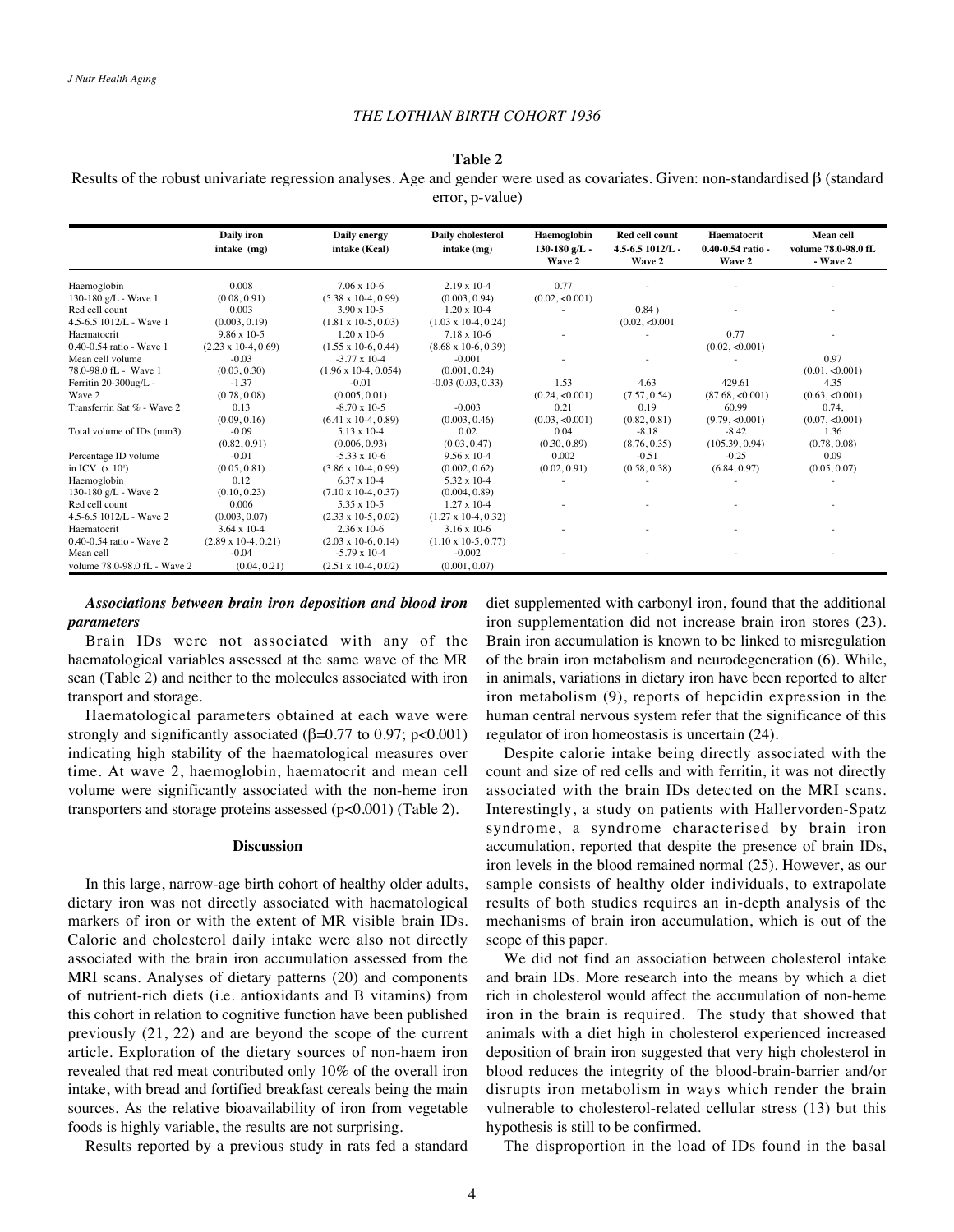ganglia and brainstem (prevalent in number and load per-brain) with respect to the other regions, mainly characterised by few microhaemorrhages, made unfeasible to do a regional analysis of the brain iron accumulation. The time (3 years) between the collection of dietary data and the MRI scans is a limitation of the study despite the strong association between the haematological parameters measured at both waves and the associations between two of them, measured 3 years apart, and calorie intake. While the narrow age range of the present sample is advantageous as it reduces the confounding effect of age, it limits the scope of the analysis to relatively healthy individuals on their early 70s. It can be argued that the mineralised brain regions that also contain insoluble iron (26) were not assessed. Old micro-/macro-haemorrhages (>3 months from occurrence) can appear as calcified regions on conventional MRI (26, 27) and, therefore, not considered in the analysis. However, it is known that these calcified regions are strongly and directly associated with the IDs assessed (27). Therefore, given the significance values obtained, we don't expect that their inclusion would have changed the results of this study.

A previous study on a subsample of this cohort revealed that the brain IDs were negatively associated with cognitive abilities not only at ages 70 and 72 years old, but also at age 11 (2). Results from a study of dietary patterns on this cohort of healthy individuals showed that diet was no longer associated with cognitive function at old age after adjusting for childhood intelligence (tested at 11 years old) and socio-economic status (22), suggesting that the dietary influence on brain health and cognitive performance may be mediated via the lifelong-stable trait of intelligence. A detailed characterisation of the basal ganglia IDs on MRI on a subsample of the same cohort concluded that the spatial distribution and multifocal morphology of these features suggest they could be associated with proximal mineralised lenticulostriate arteriolar walls and perivascular structures (28) having, therefore, mainly a vascular origin. The results of the present study reinforce the hypotheses derived from all these related findings.

To our knowledge, this is the first large study in humans to explore the association between calorie, iron and cholesterol intake and brain iron deposition. Our results suggest that neither iron, nor calorie or cholesterol intake at the levels found in normal western diets are directly associated with brain IDs assessed on conventional structural MRI scans of healthy older individuals, but that calorie intake plays a role in iron storage. More work is required to investigate the mechanisms of brain iron accumulation on normal individuals.

*Acknowledgements:* This work was funded by the Royal Society of Edinburgh through the Scottish Crucible Initiative. The LBC1936 Study was funded by Age UK and the UK Medical Research Council (http://www.disconnectedmind.ed.ac.uk/) (including the Sidney De Haan Award for Vascular Dementia). Funds from the Centre of Cognitive Ageing and Cognitive Epidemiology (http://www.ccace.ed.ac.uk/) (G0700704/84698), Row Fogo Charitable Trust, SINAPSE (Scottish Imaging Network A Platform for Scientific Excellence) collaboration, the Biotechnology and Biological Sciences Research Council, the Engineering and Physical Sciences Research Council and the Economic and Social Research Council are gratefully acknowledged. We thank the LBC1936 participants, nurses at the Wellcome Trust Clinical Research Facility, radiographers and other staff at the Brain Research Imaging Centre (http://www.sbirc.ed.ac.uk/): a SINAPSE collaboration Centre. We thank Dr Michael Allerhand, Statistician in the Centre for Cognitive Ageing and Cognitive Epidemiology, for overseeing and advising on the statistical analyses.

*Competing interests:* None

#### **References**

- 1. Zecca L, Youdim MBH, Riederer P, Connor JR and Crichton RR. Iron, brain ageing and neurodegenerative disorders. Nat Rev 2004;5:1-11. doi: 10.1038/nrn1537
- 2. Penke L, Valdés Hernández MC, Muñoz Maniega S, Gow AJ, Murray C, Starr JM, Bastin ME, Deary IJ, Wardlaw JM. Brain iron deposits are associated with general cognitive ability and cognitive ageing. Neurobiol Aging 2012;33:510-517. doi: 10.1016/j.neurobiolaging.2010.04.032
- 3. Brun A and Englund E. A white matter disorder in dementia of the Alzheimer type: a pathoanatomical study. Ann Neurol 1986;19:253-262. doi: 10.1002/ana.410190306
- 4. Snowdon DA. Healthy aging and dementia: findings from the Nun Study. Ann Intern Med 2003;139:450-454. doi: 10.7326/0003-4819-139-5\_Part\_2-200309021-00014
- Faucheux BA, Bonnet AM, Agid Y and Hirsch EC. Blood vessels change in the mesencephalon of patients with Parkinson's disease. Lancet 1999;353:981-982. doi: 10.1016/S0140-6736(99)00641-8
- 6. Rouault TA, Cooperman S. Brain Iron Metabolism. Semin Pedriatr Neurol 2006;13:142-148. doi: 10.1016/j.spen.2006.08.002
- 7. Dallman PR, Siimes MA, Manies EC. Brain iron: persistent deficiency following short-term iron deprivation in the young rat. Br J Haematol 1975;31:209-215. doi: 10.1111/j.1365-2141.1975.tb00851.x
- 8. Erikson KM, Piñero DJ, Connor JR, Beard JL. Regional brain iron, ferritin and transferrin concentrations during iron deficiency and iron repletion in developing rats. J Nutr 1997;127:2030-2038. PMID:9311961
- 9. Piñero DJ, Li NQ, Connor JR, Beard JL. Variations in dietary iron alter brain iron metabolism in developing rats. J Nutr 2000;130:254-263. PMID: 10720179
- 10. Luchsinger JA, Mayeux R. Dietary factors and Alzheimer's disease. Lancet Neurol 2004;3:579-587. doi: 10.1016/S1474-4422(04)00878-6
- 11. Kastman EK, Willette AA, Coe CL, Bendlin BB, Kosmatka KJ, McLaren DG, Xu G, Canu E, Field AS, Alexander AL, Voytko ML, Beasley TM, Colman RJ, Weindruch RH & Johnson SC. A calorie-restricted diet decreases brain iron accumulation and preserves motor performance in old rhesus monkeys. J Neurosci 2010;30:7940-7947. doi: 10.1523/JNEUROSCI.0835-10.2010
- 12. Cook CI, Yu BP. Iron accumulation in aging: modulation by dietary restriction. Mech Ageing Dev 1998;102:1–13. doi: 10.1016/S0047-6374(98)00005-0
- 13. Ghribi O, Golovko MY, Larsen B, Schrag M, Murphy EJ. Deposition of iron and βamyloid plaques is associated with cortical cellular damage in rabbits fed with longterm cholesterol-enriched diets. J Neurochem 2006;99:438-449. PMID: 17029598
- 14. Deary IJ, Gow AJ, Taylor MD, Corley J, Brett C, Wilson V, Campbell H, Whalley LJ, Visscher PM, Porteous DJ & Starr JM. The Lothian Birth Cohort 1936: a study to examine influences on cognitive ageing from age 11 to age 70 and beyond. BMC Geriatr 2007;7:28. doi: 10.1186/1471-2318-7-28
- 15. Wardlaw JM, Bastin ME, Valdés Hernández MC, Muñoz Maniega S, Royle NA, Morris Z, Clayden JD, Sandeman EM, Eadie E, Murray C, Starr JM & Deary IJ. Brain Ageing, Cognition in Youth and Old Age, and Vascular Disease in the Lothian Birth Cohort 1936: Rationale, Design and Methodology of the Imaging Protocol. Intl J Stroke 2011;6:547-559. doi: 10.1111/j.1747-4949.2011.00683.x
- 16. Valdés Hernández MC, Maconick LC, Tan EJM, Wardlaw JM. Identification of mineral deposits in the brain on radiological images: a systematic review. Eur Radiol 2012;22:2371-2381. doi: 10.1007/s00330-012-2494-2
- 17. Glatz A, Valdés Hernández MC, Kiker AJ, Muñoz Maniega S, Royle NA, Bastin ME, Deary IJ, Wardlaw JM. Automatic segmentation of basal ganglia iron deposits from structural MRI. Publishing MIUA Online Proceedings 2011 at http://www.biomedical-image-analysis.co.uk/images/stories/glatz-posters1-32.pdf Accessed 24 February 2014
- 18. Valdés Hernández MC, Jeong TH, Murray C, Bastin ME, Chappell FM, Deary IJ, Wardlaw JM. Reliability of Two Techniques for Assessing Cerebral Iron Deposits with Structural Magnetic Resonance Images. J Magn Res Imag 2011;33:54-61. doi: 10.1002/jmri.22361
- 19. Jia X, Craig LCA, Aucott LS, Milne AC, McNeill G (2008) Repeatability and validity of a food frequency questionnaire in free-living older people in relation to cognitive function. J Nutr Health Aging 2008;12:735-741. PMID: 19043649
- 20. Hsiao PY, Mitchell DC, Coffman DL, Allman RM, Locher JL, Sawyer P, Jensen GL, Hartman TJ. Dietary patterns and diet quality among diverse older adults: The University of Alabama at Birmingham Study of Aging. J Nutr Health Aging 2013;17:19-25. doi: 10.1007/s12603-012-0082-4
- 21. McNeill G, Jia X, Whalley LJ, Fox HC, Corley J, Gow AJ, Brett CE, Starr JM, Deary IJ. Antioxidant and B vitamin intake in relation to cognitive function in later life in the Lothian Birth Cohort 1936. Eur J Clin Nutr 2011;65:619-626. doi: 10.1038/ejcn.2011.2